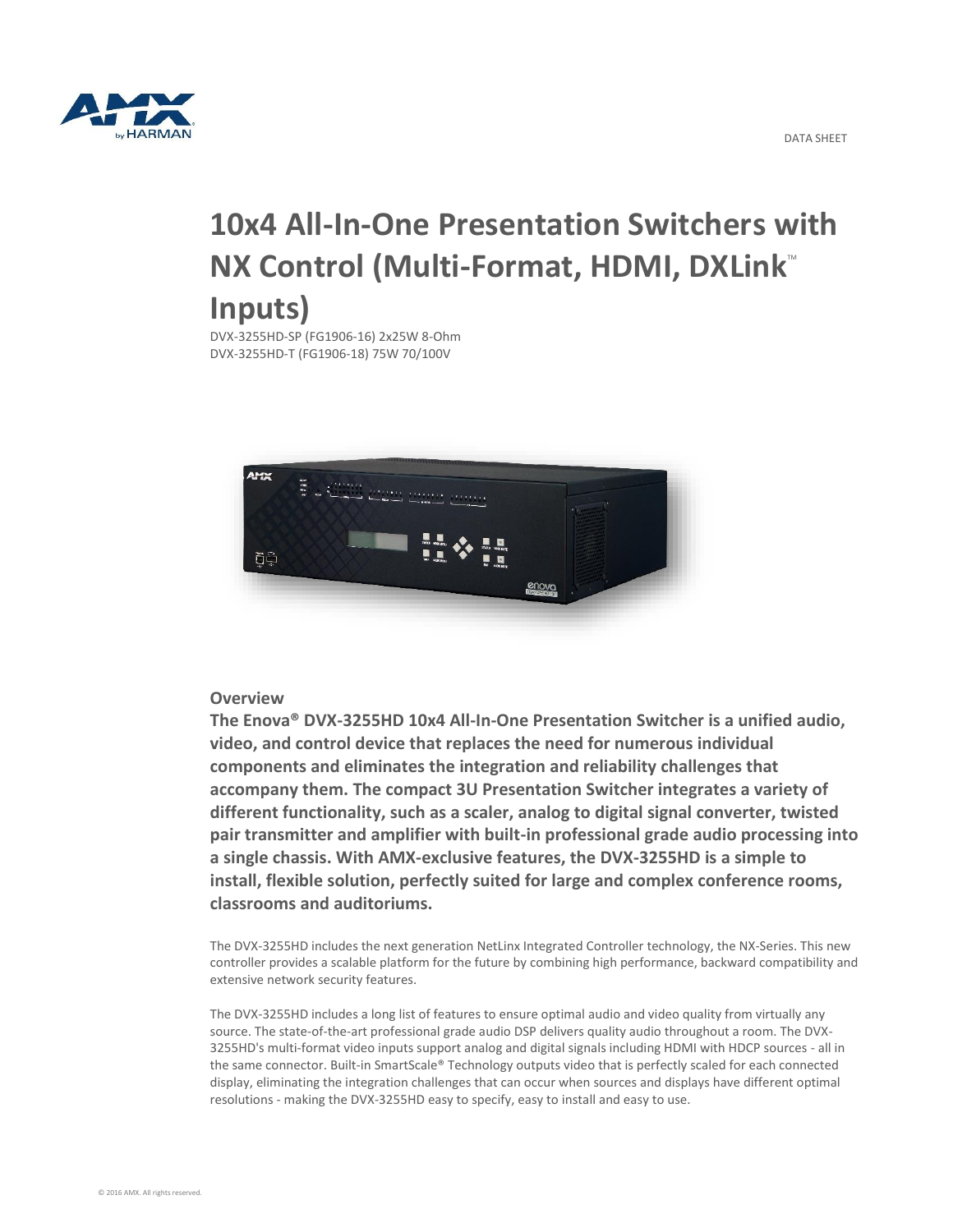The Enova DVX's all-in-one architecture also delivers the lowest Total Cost of Ownership in the industry, thanks to ease of support, maintenance and configuration, as well as reduced hardware and cabling costs.

#### **Common Applications**

- The DVX-3255HD is ideal for dramatically simplifying AV control and distribution in medium-sized and large conference rooms, boardrooms, classrooms, lecture halls and auditoriums.
- With the included DXLink inputs, the DVX-3255HD is perfect for rooms where the AV rack is not near your source devices and display.
- The flexible DVX-3255HD is perfect for any complex collaboration space with a mix of analog and digital sources, multiple displays, or rooms that require support for video conferencing.
- The DVX-3255HD is perfect for any room or facility with space constraints, especially those that lack space in equipment racks.

#### **Features**

- **All-In-One Device** Controller, matrix switcher, scaler, analog to digital converter, amplifier, plus twisted pair distribution and professional-grade audio DSP – all in a space-saving 3U chassis
- **Simplicity & Reliability** Replaces the need for numerous individual components and equipment, ensuring high reliability and saving on configuring and programming costs
- **Low Total Cost of Ownership** With a consistent platform across a variety of sizes, it is easy to standardize on the DVX and reduce costs for hardware, training, support, troubleshooting and sparing
- **Unrivaled Network Security –** With Dual NIC to isolate AMX or third-party AV equipment from the primary network, IPv6 and wired 802.1X for protected network access, and user-defined LDAP login group support, the Enova DVX provides rock-solid security
- **Optimal Video Image Quality Every Time** Exclusive SmartScale Technology automatically scales the image to the best resolution and video parameters for each display—even for displays of different information without manual setup, eliminating the need for costly external scalers
- **Crystal Clear Audio** Includes an integrated digital signal processor with advanced capabilities like independent 10-band parametric EQ, independent input gain adjustments and variable compression, allow precision tuning to match unique source and room attributes
- **Audio Breakaway** Stereo audio from any analog input or de-embedded from any HDMI input can be broken away from its associated video, processed through the DSP, and switched independently to any analog, HDMI or S/PDIF audio output
- **Audio Matrix Switching** Four independently switched and processed audio paths provide four unique volume, EQ, ducking and mixing configurations for perfectly tuned room audio as well as integration with audio/video conferencing, induction loop systems, voice re-enforcement speakers and audio recording devices
- **Enhanced Microphone Processing** Independent 3-band parametric EQ, compression, gating, auto-ducking, and limiting on each microphone input ensures crystal clear communication
- **Matrix Switching** Freely route any input to any or all outputs without blocking 10x4 video switcher and 14x4 audio switcher with audio breakaway
- **AV and Control Over Twisted Pair** Send audio, video, bi-directional control and Ethernet up to 100m over one standard twisted pair cable
- **HDMI/HDCP Switching with Simplicity of Analog** End-to-end distribution of HDMI/HDCP without interruption or key constraints using exclusive InstaGate Pro® Technology
- **Multi-Format Ports** Built for analog signals RGBHV, Component, S-Video, and Composite, and digital HDMI/HDCP and DVI signals - all on the same connector
- **Enhanced Diagnostics On Serial & IR Ports** Provides real time error feedback when Serial and IR ports are disconnected or improperly wired
- **3D Support** Pass through latest video formats including 3D and Deep Color
- **DXLink™ Twisted Pair Outputs** Send audio, video, bi-directional control and Ethernet to DXLink HDMI Receivers up to 100m away over one twisted pair cable
- **DXLink Twisted Pair Inputs** Receive audio and video from DXLink Multi-Format Transmitters and Solecis Digital Switchers and deliver bi-directional control and Ethernet. In addition the DVX provides power to DXLink Multi-Format Transmitters. For more details and helpful cabling information, reference the white paper titled Cabling for Success with DXLink, or contact your AMX representative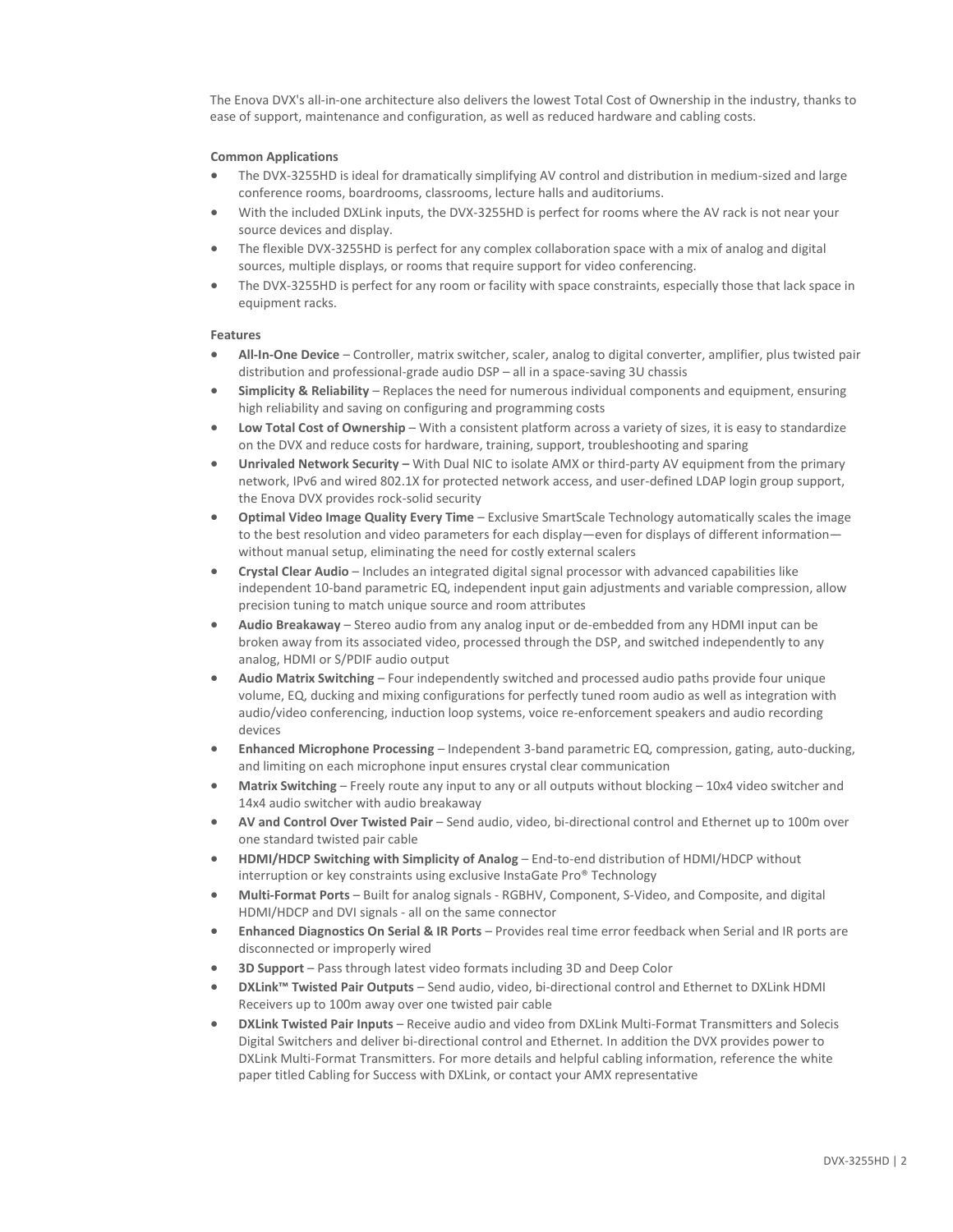**Saves Energy** – Includes features that dramatically reduce energy utilization. Use the interactive DVX Energy Savings Calculator to estimate savings for your particular configuration

| <b>GENERAL</b>               |                                                                               |
|------------------------------|-------------------------------------------------------------------------------|
| Enclosure                    | Metal with black matte finish                                                 |
| Dimensions (HWD)             | 5 3/16" x 17" x 14" (13.2 cm x 43.2 cm x 35.6 cm)                             |
| Weight                       | 18.2 lb. (8.26 Kg)                                                            |
| <b>Regulatory Compliance</b> | FCC Part 15 Class A                                                           |
|                              | <b>CE EN 55022</b>                                                            |
|                              | <b>CE EN 55024</b>                                                            |
|                              | CE 60065                                                                      |
|                              | <b>IEC 60065</b><br>IC CISPR 22 Class A                                       |
|                              | C-Tick CISPR 22 Class A                                                       |
|                              | LVD EN 60950-1                                                                |
|                              | UL 60065                                                                      |
|                              | RoHS                                                                          |
|                              | WEEE                                                                          |
| <b>Included Accessories</b>  | • (1) Power Cord, Universal                                                   |
|                              | · (1) Commoning Strip, Cypher, 8 Pos., 3.5 mm, Phoenix                        |
|                              | Connector                                                                     |
|                              | · (2) Front Rack Mounting Brackets                                            |
|                              | • (8) #8-32 x .375 screws                                                     |
|                              | • (4) Rubber feet                                                             |
|                              | • (2) CC-NIRC, IR Emitter with 3.5mm Phoenix Connector                        |
|                              | (FG10-000-11)<br>• (1) CC-DVIM-VGAF, DVI to HD-15 Female Adapter              |
|                              | (FG10-2170-13)                                                                |
| <b>Optional Accessories</b>  | . CC-DVI-5BNCM, DVI to 5 BNC Male Cable (FG10-                                |
|                              | 2170-08)                                                                      |
|                              | . CC-DVI-RCA3M, DVI to 3 RCA Male Cable (FG10-2170-<br>09)                    |
|                              | . CC-DVIM-VGAF, DVI to HD-15 Female Adapter (FG10-                            |
|                              | $2170-13$                                                                     |
|                              | . CC-DVI-SVID, DVI to S-Video Cable (FG10-2170-10)                            |
|                              | · CC-3.5ST5-RCA2F, 5-pin 3.5mm Phoenix to 2 RCA                               |
|                              | Female Cable (FG10-003-20)                                                    |
|                              | · DX-RX, DXLink HDMI Receiver Module (FG1010-500)                             |
|                              | · DX-TX, DXLink Multi-Format Transmitters (FG1010-<br>310)                    |
|                              | · DX-TX-DWP-BL/WH, DXLink Multi-Format Decor Style                            |
|                              | Wallplate Transmitters (US) (FG1010-325-BL/WH)                                |
|                              | · DX-TX-WP-BL/WH, DXLink Multi-Format Wallplate                               |
|                              | Transmitters (FG1010-320-BL/WH)                                               |
|                              | · SDX-410-DX, 4x1 HDMI Digital Switcher with DXLink                           |
|                              | Output (FG1010-304)<br>· SDX-510M-DX, 5x1 Multi-Format Digital Switcher       |
|                              | with DXLink Output (FG1010-315)                                               |
|                              | · SDX-810-DX, 8x1 HDMI Digital Switcher with DXLink                           |
|                              | Output (FG1010-308)<br>· EXB-IRS4, ICSLan IR/S Interface, 4 IR/S and 4 Inputs |
|                              | (FG2100-23)                                                                   |
|                              | · EXB-COM2, ICSLan Serial Interface, 2 Ports (FG2100-<br>22)                  |
|                              | · EXB-REL8, ICSLan Relay Interface, 8 Channels<br>(FG2100-20)                 |

## **Specifications**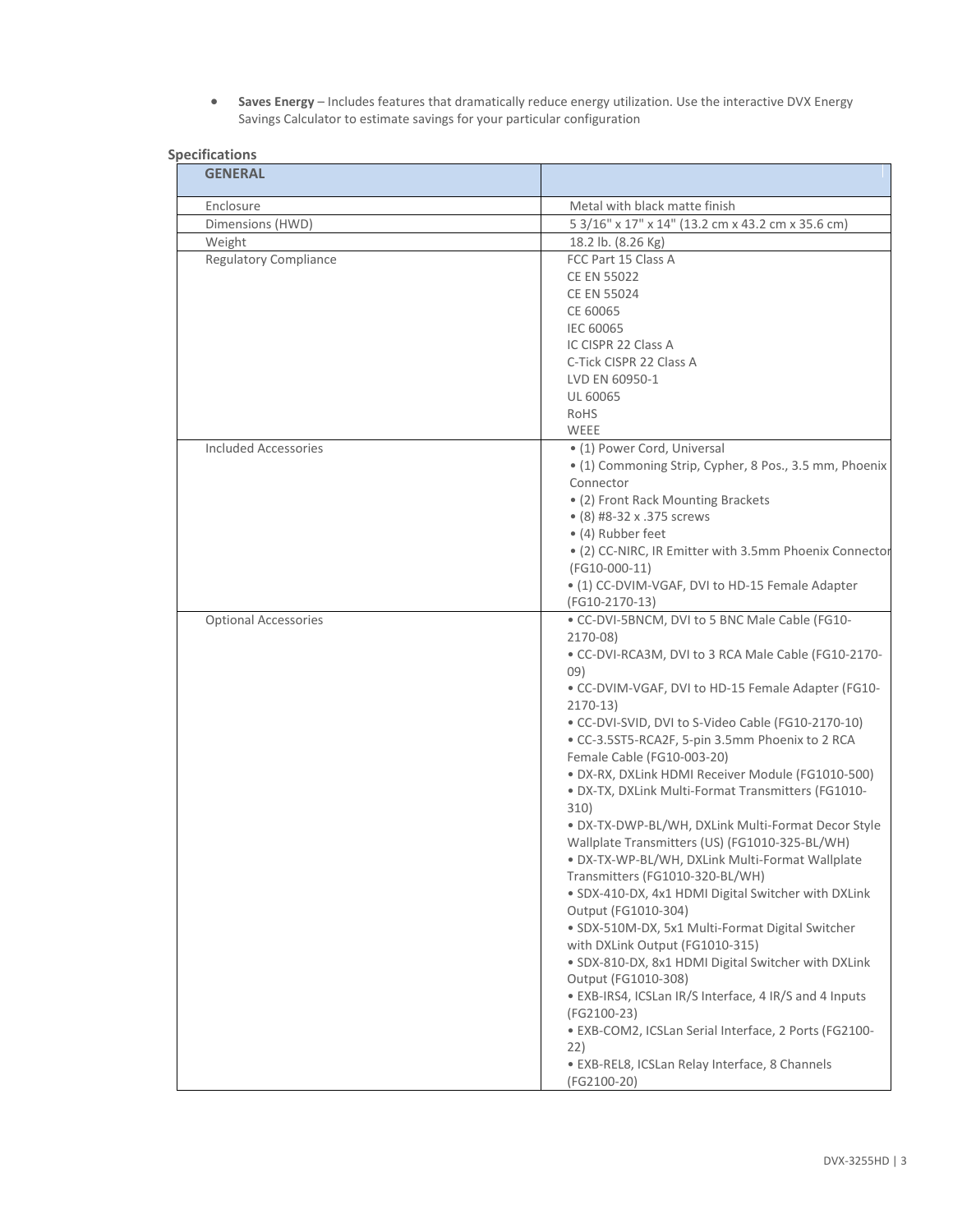| • EXB-I/O8, ICSLan Input/Output Interface, 8 Channels |
|-------------------------------------------------------|
| (FG2100-21)                                           |
| • EXB-MP1, ICSLan Multi-Port, 1 COM, 1 IR/S, 2 I/O, 1 |
| IR RX (FG2100-26)                                     |
| • CBL-HDMI-FL HDMI, High Speed Flat Cable (FG10-      |
| $2180-16$                                             |
| . CBL-DP-FL, DisplayPort High Speed Flat Cable (FG10- |
| $2181 - 16$                                           |
| • CBL-ETH-FL, Ethernet Cat5e Flat Cable (FG10-2182-   |
| 16)                                                   |
| . CBL-RGB+A-FL RGB with Stereo Flat Cable (FG10-      |
| $2183 - 16$                                           |

| <b>ACTIVE POWER REQUIREMENTS</b> |                                                |
|----------------------------------|------------------------------------------------|
| Power Consumption                | 90 Watts typical without amplifier             |
|                                  | 95 to 100 Watts typical average with amplifier |
|                                  | 30 Watts typical in low-power mode             |
| Power Connector                  | <b>IEC Power Cord Connector</b>                |
|                                  | 100-240 VAC                                    |
|                                  | 47-63 Hz                                       |
| Power Factor Correction (PFC)    | Supported, complies with N60555-2 and EN61000- |
|                                  | $3 - 2$                                        |

| <b>ENVIRONMENTAL</b>       |                                                                          |
|----------------------------|--------------------------------------------------------------------------|
| Temperature (Operating)    | 0° C to 40° C (32° F to 104° F)                                          |
| Temperature (Storage)      | $-10^{\circ}$ C to 70 $^{\circ}$ C (14 $^{\circ}$ F to 158 $^{\circ}$ F) |
| Humidity (Operating)       | 5% to 85% RH                                                             |
| Heat Dissipation (Typical) | 300 BTU/hr                                                               |
| Heat Dissipation (Standby) | 100 BTU/hr                                                               |

| <b>ETHERNET</b>    |                                                                                                                                                                       |
|--------------------|-----------------------------------------------------------------------------------------------------------------------------------------------------------------------|
| Connection         | (1) RJ-45                                                                                                                                                             |
| Description        | 10/100 Port RJ-45 connector provides TCP/IP<br>communication. Auto MDI/MDI-X enabled. Supports<br>IPv4 and IPv6 networks. Supports HTTP, HTTPS, Telnet,<br><b>FTP</b> |
| Link/Act Indicator | Link/Activity LED (green) blinks when receiving<br>Ethernet data packets, one on Ethernet RJ-45<br>connector and one on the front panel                               |
| Speed Indicator    | Speed LED (yellow) lights On when the connection<br>speed is 100 Mbps Ethernet connection and turns OFF<br>when the speed is 10 Mbps                                  |

| <b>INTEGRATED AMPLIFIER</b> |                                                                                                                                        |
|-----------------------------|----------------------------------------------------------------------------------------------------------------------------------------|
| <b>Integrated Amplifier</b> | DVX-3255HD-SP: 2 x 25 W RMS into 8 Ohms Class D<br>stereo amplifier (4 Ohms stable)<br>DVX-3255HD-T: 75 W, 70 V / 100 V mono amplifier |
|                             |                                                                                                                                        |

| <b>ICSLAN</b>            |                                                                                                     |
|--------------------------|-----------------------------------------------------------------------------------------------------|
| <b>ICSLan Connection</b> | (1) RJ-45, 10/100 Port RJ-45 connector. Auto<br>MDI/MDI-X enabled. Supports IPv4 and IPv6 networks. |
|                          | Supports HTTP, HTTPS, Telnet, FTP                                                                   |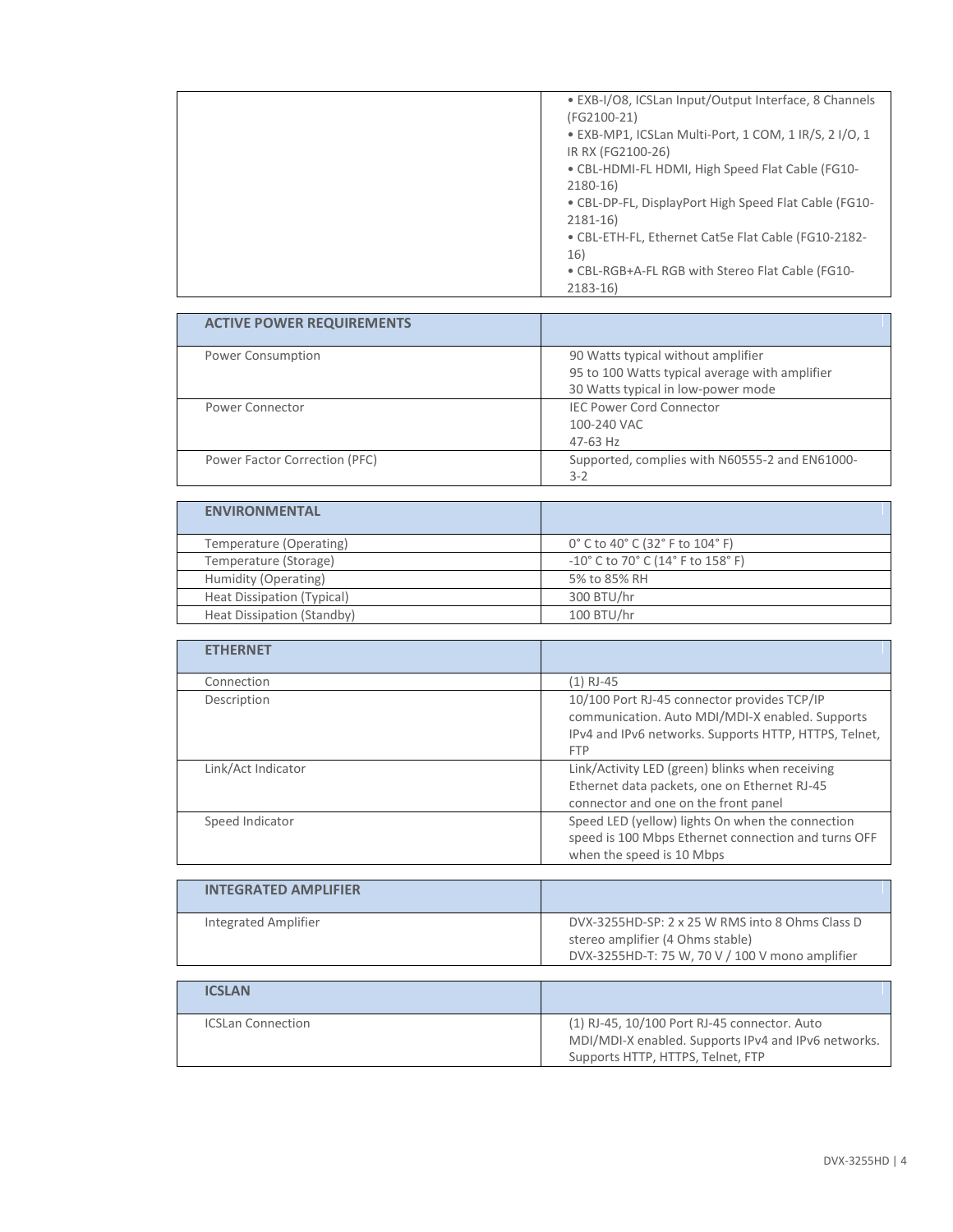| ICSLan Link/Active Indicator  | ICSLan LED (green) blinks when receiving Ethernet data<br>packets, one on Ethernet RJ-45 connector and one on<br>the front panel     |
|-------------------------------|--------------------------------------------------------------------------------------------------------------------------------------|
| <b>ICSLan Speed Indicator</b> | Speed LED (yellow) lights On when the connection<br>speed is 100 Mbps Ethernet connection and turns OFF<br>when the speed is 10 Mbps |
|                               |                                                                                                                                      |
| <b>ONBOARD MASTER</b>         |                                                                                                                                      |
| Controller                    | Integrated Controller is the equivalent of a NetLink NX-                                                                             |

|                          | megnated controller is the equivalent or a retenin not    |
|--------------------------|-----------------------------------------------------------|
|                          | 3200 Integrated Controller                                |
| Memory                   | • NVRAM: 1 MB                                             |
|                          | • Memory Card: 16 GB SD                                   |
|                          | · DDRAM: 1 GB                                             |
|                          | • Note: Supports external USB Solid State Drive           |
| Processor                | 1600 MIPS                                                 |
| Program Port             | (1) USB Standard B                                        |
| Configuration Dip Switch | 4-Position                                                |
| ID Pushbutton            | Black ID pushbutton for setting IP mode and reverting     |
|                          | to default configuration and firmware It has no effect    |
|                          | on the Internal Switcher Device                           |
| Status Indicator         | Status LED (green) blinks to indicate that the system is  |
|                          | programmed and communicating properly                     |
| Input Indicator          | Input LED (yellow) blinks to indicate that the Controller |
|                          | is receiving data                                         |
| Output Indicator         | Output LED (red) blinks to indicate that the Controller   |
|                          | is transmitting data                                      |
| <b>USB Host Port</b>     | (2) USB Standard A, one on front and one on back, USB     |
|                          | Host port supports Solid State drive for upgrading        |
|                          | firmware, loading code files, copying configuration       |
|                          | data and remote storage                                   |

| <b>CONTROL PORTS &amp; INDICATORS</b> |                                                                                                                                                                                                                    |
|---------------------------------------|--------------------------------------------------------------------------------------------------------------------------------------------------------------------------------------------------------------------|
| AxLink Port (2)                       | (2) 4-position 3.5mm Screw Terminal, provides data<br>and power to external AxLink control devices                                                                                                                 |
| AxLink Indicator                      | (2) AxLink LED (green) indicates the state of the AxLink<br>port                                                                                                                                                   |
| RS-232/422/485 Port                   | (2) 10-position 3.5mm Screw Terminal<br>NetLinx Ports 1 and 5<br>XON/XOFF (transmit on / transmit off)<br>CTS/RTS (clear to send/ready to send)<br>300 - 115,200 baud                                              |
| RS-232 Port                           | (6) 5-position 3.5mm Screw Terminal<br>NetLinx Ports 2-4 and 6-8<br>XON/XOFF (transmit on / transmit off)<br>CTS/RTS (clear to send/ready to send)<br>300 - 115,200 baud                                           |
| Serial Indicator                      | (8) sets of LEDs (red/yellow) indicate when serial Ports<br>1-8 are transmitting and receiving data                                                                                                                |
| IR/Serial                             | (8) 2-position 3.5mm Screw Terminal<br>8 IR Transmit / 1-way Serial ports<br>NetLinx Ports 11-18<br>Support high-frequency carriers up to 1.142 MHz<br>8 IR/Serial data signals can be generated<br>simultaneously |
| IR/Serial Indicators                  | (8) LEDs (red) indicate when each of the IR/Serial ports<br>(11-18) are transmitting control data                                                                                                                  |
| I/O Channels                          | (2) 6-position 3.5mm Screw Terminal                                                                                                                                                                                |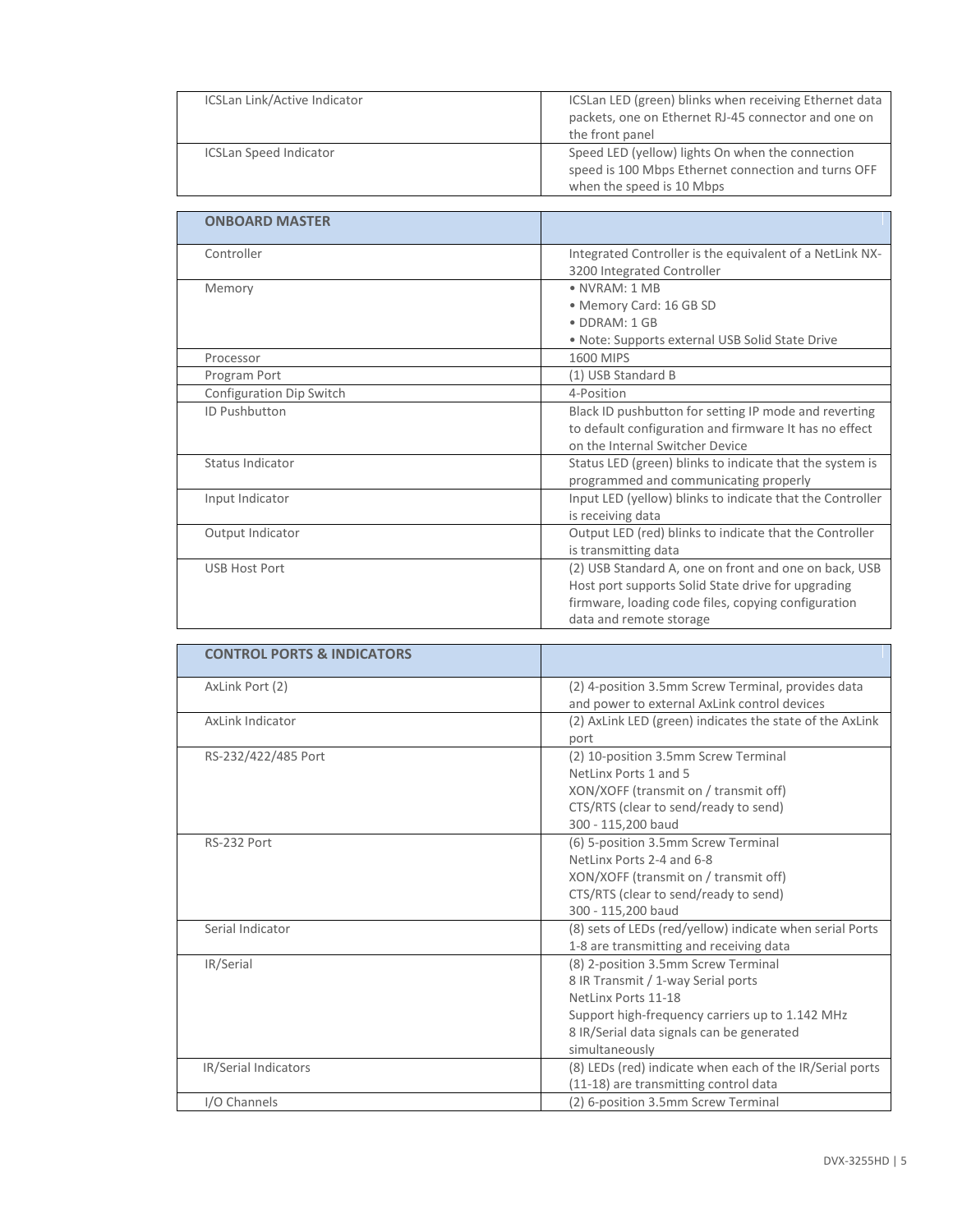|                  | 8-channel binary I/O port for contact closure with each<br>input being capable of voltage sensing<br>NetLinx Port 22                                                                                                  |
|------------------|-----------------------------------------------------------------------------------------------------------------------------------------------------------------------------------------------------------------------|
|                  | Channels 1-8                                                                                                                                                                                                          |
| I/O Indicator    | (8) LEDs (yellow) indicate each of the I/O channels (1-<br>8) are active                                                                                                                                              |
| Relays           | (8) Two 8-position 3.5 mm Screw Terminal, (8) single-<br>pole, single-throw relays<br>NetLinx Port 21<br>Channels 1-8<br>Each relay can switch up to 24 VDC or 28 VAC @ 1 A<br>Each relay is independently controlled |
| Relay Indicators | (8) LEDs (red) indicate when each of the relay channels<br>300 - 115.200 baud<br>$(1-8)$ are active (closed)                                                                                                          |

| <b>INTEGRATED MATRIX SWITCHER CONTROL</b> |                                                                                                                                                                                   |
|-------------------------------------------|-----------------------------------------------------------------------------------------------------------------------------------------------------------------------------------|
| Switch Pushbutton                         | Press to enter the SWITCH menu on the LCD display.<br>Choose to switch audio, video or both from any input<br>to any output. Press the TAKE pushbutton to<br>implement the switch |
| <b>Take Pushbutton</b>                    | While in the SWITCH menu, press to implement an<br>audio/video switch. When not in the SWITCH menu,<br>press to cycle through audio and/or video inputs                           |
| <b>LCD Display</b>                        | Liquid crystal display (2 lines with 20 characters per<br>line) indicates current volume level and displays the<br>Video, Audio, and Tools menus                                  |
| Video Menu Pushbutton                     | Press to access the Video menu on the LCD display.<br>Multiple presses cycle through the various VIDEO<br>menus                                                                   |
| Audio Menu Pushbutton                     | Press to access the Audio menu on the LCD display.<br>Multiple presses cycle through the various AUDIO<br>menus                                                                   |
| <b>Navigation Pushbuttons</b>             | (4) directional buttons for navigating the options in the<br>Video and Audio menu (on the LCD display)                                                                            |
| <b>Status Pushbutton</b>                  | Press to access the STATUS menu on the LCD display                                                                                                                                |
| <b>Exit Pushbutton</b>                    | Press to exit any menu                                                                                                                                                            |
| Video Mute Pushbutton                     | Press to mute/un-mute (enable/disable) all video<br>output displays. Video Mute results in a blank screen<br>on the output display                                                |
| Audio Mute Pushbutton                     | Press to mute/un-mute all audio outputs                                                                                                                                           |

| <b>INTEGRATED MATRIX SWITCHER</b> |                                                           |
|-----------------------------------|-----------------------------------------------------------|
| Video Switching                   | 10x4 Matrix Video Switching, any of the 10 inputs can     |
|                                   | be routed to any or all of the 4 video outputs            |
| Video Inputs                      | (4) Multi-Format DVI-I; supports HDMI/HDCP, DVI,          |
|                                   | RGB, S-Video, Composite, Component (Y/Pb/Pr)              |
|                                   | (4) HDMI; supports HDMI/HDCP                              |
|                                   | (2) DXLink; supports digital video, HDCP, audio,          |
|                                   | Ethernet, bi-directional control and power                |
|                                   |                                                           |
|                                   | Design Note: Supported capabilities for DXLink vary by    |
|                                   | connected device, see connected device manual for         |
|                                   | more information                                          |
| Video Outputs                     | (4) HDMI; supports HDMI/HDCP                              |
|                                   | (2) DXLink; mirrors associated HDMI outputs; supports     |
|                                   | digital video, audio, Ethernet and bi-directional control |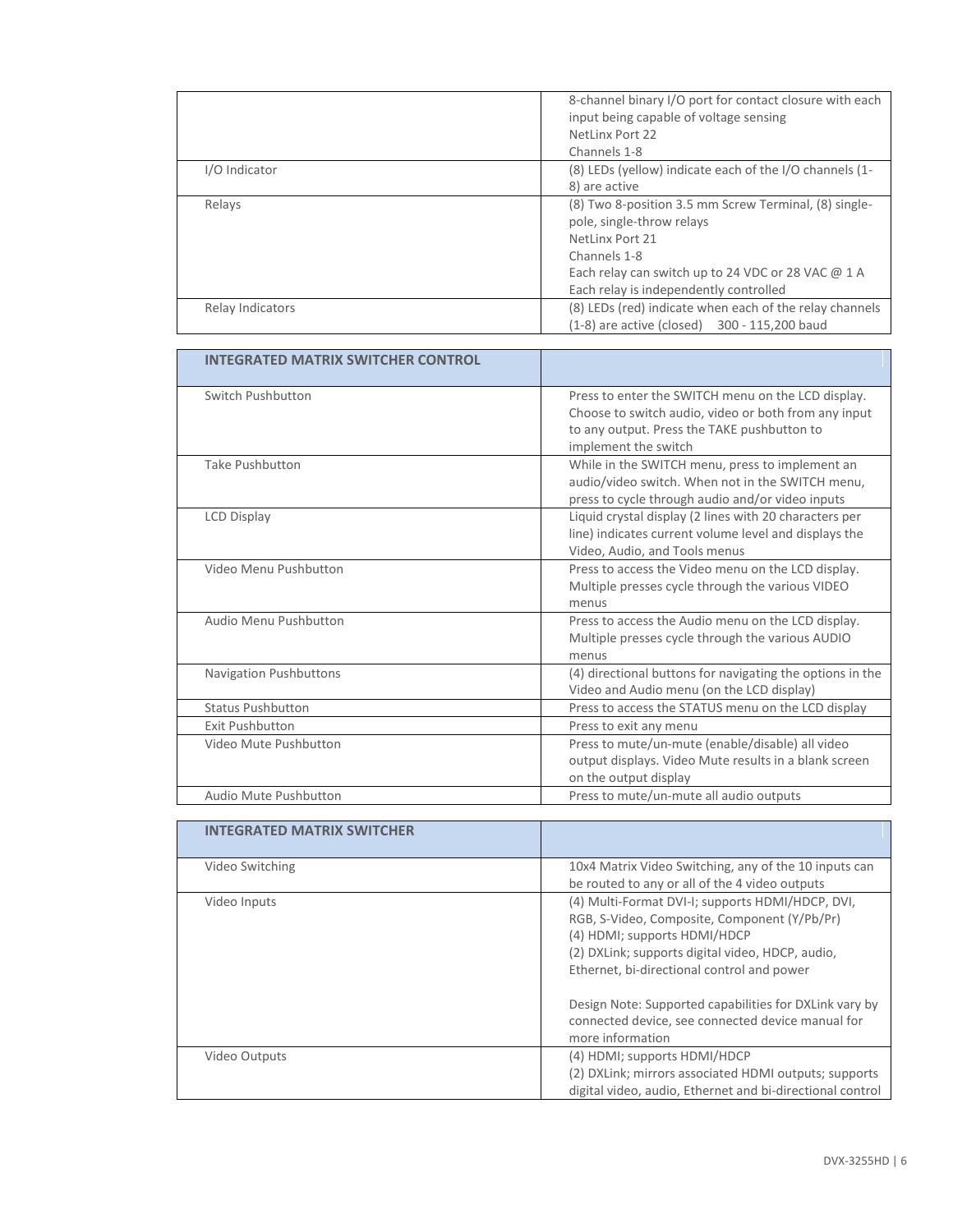| Video Resolution Support       | Supports resolutions up to 1920 x 1200 @ 60Hz. See<br>Operations Reference Guide for details for each signal                                                                                                                                                                                                                                                                                                                                                                                                                                                                                                                                                                                                                                                                                                                                                                                                                                                                                                                                      |
|--------------------------------|---------------------------------------------------------------------------------------------------------------------------------------------------------------------------------------------------------------------------------------------------------------------------------------------------------------------------------------------------------------------------------------------------------------------------------------------------------------------------------------------------------------------------------------------------------------------------------------------------------------------------------------------------------------------------------------------------------------------------------------------------------------------------------------------------------------------------------------------------------------------------------------------------------------------------------------------------------------------------------------------------------------------------------------------------|
| Progressive Resolution Support | type<br>480p up to 1920 x 1200 @ 60 Hz<br>If input is interlaced, all scaled outputs will deinterlace<br>video to a progressive resolution format. If in scaler<br>Bypass mode, interlaced input will pass through<br>unaltered                                                                                                                                                                                                                                                                                                                                                                                                                                                                                                                                                                                                                                                                                                                                                                                                                   |
| <b>HDCP Support</b>            | Yes, full matrix HDCP support (includes any input to<br>any or all outputs)<br>Key Management System<br>AMX HDCP InstaGate Pro Technology<br>Key support up to 16 sinks per output, independent of<br>source device                                                                                                                                                                                                                                                                                                                                                                                                                                                                                                                                                                                                                                                                                                                                                                                                                               |
| <b>EDID Management</b>         | A preferred EDID can be selected for each input or any<br>display EDID can be mirrored to any input<br>independently                                                                                                                                                                                                                                                                                                                                                                                                                                                                                                                                                                                                                                                                                                                                                                                                                                                                                                                              |
| Audio Switching                | 14x4 Matrix Audio Switching. Each of the 4 audio<br>outputs has independent volume, EQ, ducking, sync<br>delay and mixing. Any of the 4 audio paths can be<br>routed to any analog, HDMI or S/PDIF output (each<br>mirrored DXLink output passes audio sent to its<br>associated HDMI output)                                                                                                                                                                                                                                                                                                                                                                                                                                                                                                                                                                                                                                                                                                                                                     |
| Audio Inputs                   | (4) female 1/8" stereo mini-phono jacks; support<br>unbalanced audio<br>(4) 3.5 mm 5-position captive-wire terminals; support<br>balanced (differential) or unbalanced (single-ended)<br>stereo audio<br>(2) 3.5 mm 3-pin captive-wire MIC connectors;<br>supports up to two mono microphones, unbalanced or<br>balanced audio<br>(4) HDMI connections support digital audio<br>(2) DXLink connections support audio from DXLink<br>transmitters                                                                                                                                                                                                                                                                                                                                                                                                                                                                                                                                                                                                  |
| Audio Outputs                  | DVX-3255HD-SP (FG1906-16):<br>(1) Amplified audio output; 4-position captive wire<br>connector; supports amplified, variable, mono or<br>stereo audio<br>(3) Line level audio output; supports balanced or<br>unbalanced mono or stereo<br>(1) S/PDIF output; mirrors any of the 4 analog audio<br>outputs, or 4 HDMI outputs (each mirrored DXLink<br>output passes S/PDIF if sent to its associated HDMI<br>output)<br>(4) HDMI connections support digital versions of<br>analog audio or direct pass-through audio<br>(2) DXLink outputs mirror associated HDMI outputs;<br>support digital version of analog audio or direct pass-<br>through<br>DVX-3255HD-T (FG1906-18):<br>(1) Amplified audio output; 2-position captive wire<br>connector; supports 70V or 100V mono audio -<br>connect speakers to either but not both<br>simultaneously<br>(3) Line level audio output; supports balanced or<br>unbalanced mono or stereo<br>(1) S/PDIF output; mirrors any of the 4 analog audio<br>outputs, or 4 HDMI outputs (each mirrored DXLink |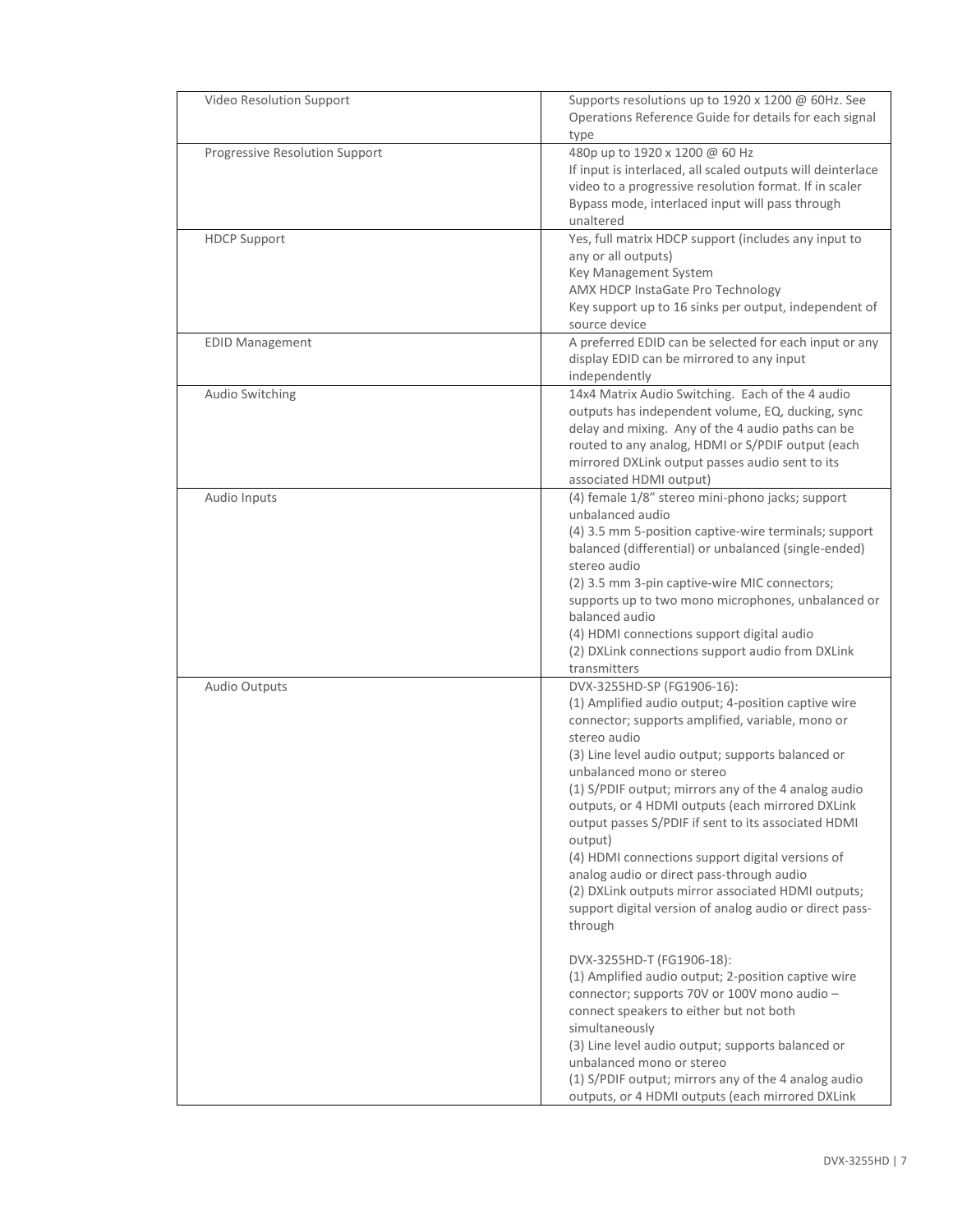|                 | output passes S/PDIF if sent to its associated HDMI<br>output)<br>(4) HDMI connections support digital versions of<br>analog audio or direct pass-through audio<br>(2) DXLink outputs mirror associated HDMI outputs;<br>support digital version of analog audio or direct pass-<br>through                                                                            |
|-----------------|------------------------------------------------------------------------------------------------------------------------------------------------------------------------------------------------------------------------------------------------------------------------------------------------------------------------------------------------------------------------|
| Audio Breakaway | Yes, stereo audio from any input can be embedded to<br>or de-embedded from its associated video, processed<br>through DSP, and switched independently to any<br>analog or HDMI output (DXLink outputs are mirrored<br>to associated HDMI outputs so they will pass the<br>associated audio, as will the S/PDIF output which<br>mirrors one of the other audio outputs) |

| <b>MULTI-FORMAT VIDEO WITH DVI-I</b>  |                                                                                                                                                |
|---------------------------------------|------------------------------------------------------------------------------------------------------------------------------------------------|
| <b>Multi-Format Input Connections</b> | (4) DVI-I; Ports (1-4)                                                                                                                         |
| Multi-Format Supported Video          | HDMI/HDCP, DVI/HDCP, RGB, S-Video, Composite,<br>Component (Y/Pb/Pr)<br>See specifications for each signal style over DVI-I for<br>more detail |
| Pixel Clock (Max)                     | 165 MHz (225 MHz in pass-thru mode up to 1080p)                                                                                                |
| Input Equalization                    | Yes                                                                                                                                            |
| Input Re-Clocking (CDR)               | Yes                                                                                                                                            |

| <b>COMPONENT (Y/Pb/Pr) WITH DVI-I</b> |                                                              |
|---------------------------------------|--------------------------------------------------------------|
| Input Level                           | 1 Vp-p nominal                                               |
| Input Impedance                       | 75 Ohms, nominal                                             |
| Note                                  | Requires DVI-I to 3 RCA Adapter or DVI-I to 5 BNC<br>Adapter |
|                                       | AC coupled: Insensitive to DC offset                         |

| <b>S-VIDEO WITH DVI-I</b> |                                      |
|---------------------------|--------------------------------------|
| Input Level               | 1 Vp-p nominal                       |
| Input Impedance           | 75 Ohms, nominal                     |
| Note                      | Requires DVI-I to S-Video Adapter    |
|                           | AC coupled: Insensitive to DC offset |

| <b>COMPOSITE WITH DVI-I</b> |                                                              |
|-----------------------------|--------------------------------------------------------------|
| Input Level                 | 1 Vp-p nominal                                               |
| Input Impedance             | 75 Ohms, nominal                                             |
| <b>Note</b>                 | Requires DVI-I to 3 RCA Adapter or DVI-I to 5 BNC<br>Adapter |
|                             | AC coupled: Insensitive to DC offset                         |

| <b>RGBHV WITH DVI-I</b> |                   |
|-------------------------|-------------------|
| Supported Video         | RGBHV, RGBS, RGsB |
| Input Level             | 1 Vp-p nominal    |
| Input Impedance         | 75 Ohms, nominal  |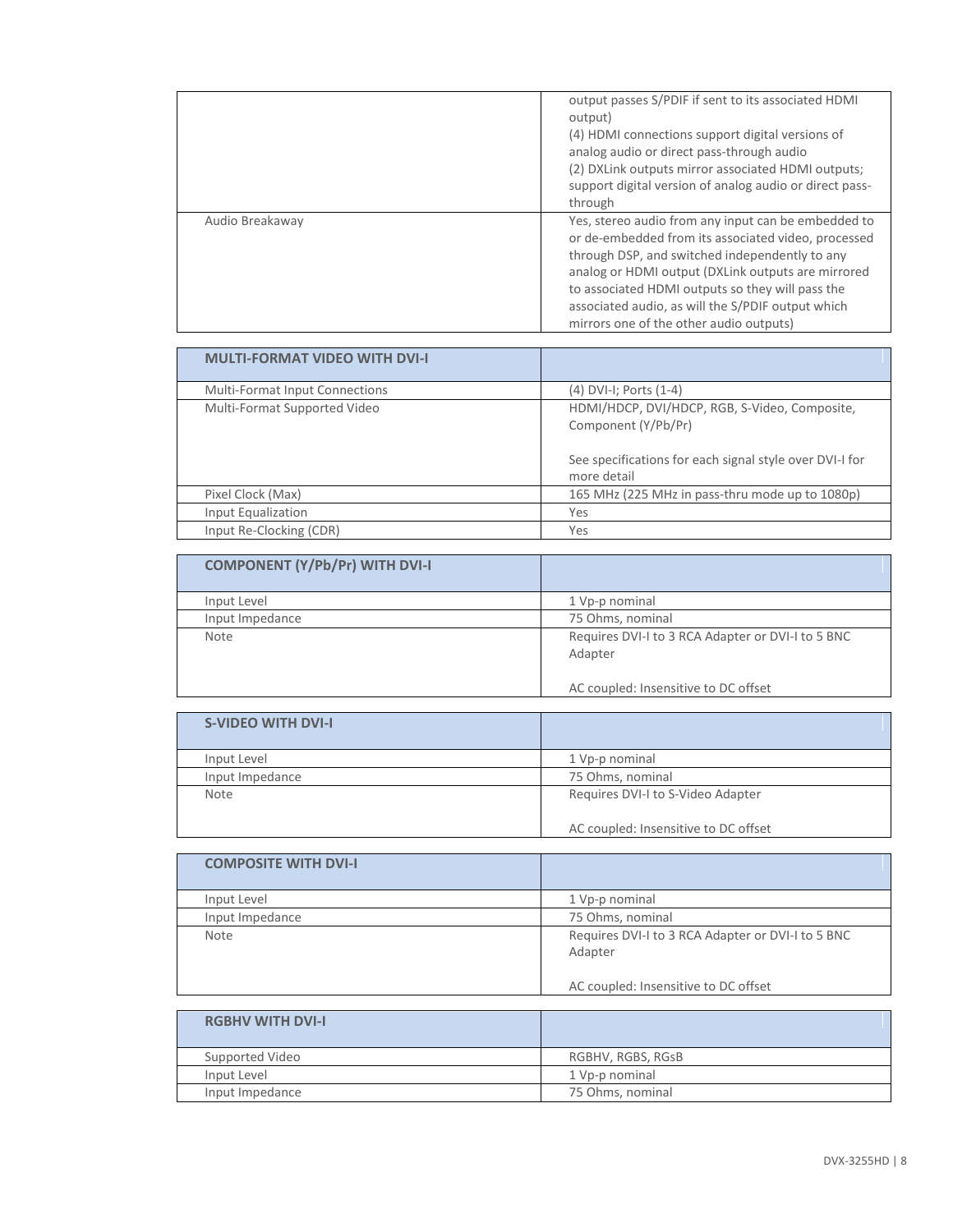| Sync Input Level     | $2$ to 5 Vp-p                                  |
|----------------------|------------------------------------------------|
| Sync Input Impedance | 2.5 pf Typical, 10 pF Maximum                  |
| <b>Note</b>          | Requires DVI to HD15 Adapter or DVI-I to 5 BNC |
|                      | Adapter                                        |

| <b>DVI WITH DVI-I</b> |                              |
|-----------------------|------------------------------|
| Supported Video       | DVI 1.0                      |
| Sync Input Level      | $2$ to 5 Vp-p                |
| Sync Input Impedance  | 2.5 pf Typical, 10pF Maximum |
| <b>Note</b>           | Format: RGB                  |

| <b>HDMI WITH DVI-I</b> |                                                                                                                                                                                                                                                        |
|------------------------|--------------------------------------------------------------------------------------------------------------------------------------------------------------------------------------------------------------------------------------------------------|
| <b>HDCP Compliance</b> | Yes                                                                                                                                                                                                                                                    |
| <b>Note</b>            | Requires DVI to HDMI Adapter                                                                                                                                                                                                                           |
|                        | Signal Types: Supports full matrix switching, video<br>processing and scaling of 8 bit per color standard Input<br>video signals. Supports full matrix switching and pass-<br>thru of all HDMI compliant video signals including 3-D<br>and Deep Color |

| <b>HDMI WITH HDMI Type A Female</b> |                                                                                                                                                                                                                                                       |
|-------------------------------------|-------------------------------------------------------------------------------------------------------------------------------------------------------------------------------------------------------------------------------------------------------|
| <b>Input Connections</b>            | (4) HDMI Type A Female, Ports (5-8)                                                                                                                                                                                                                   |
| Input Signal Type Support           | HDMI/HDCP, DVI/HDCP, Display Port ++                                                                                                                                                                                                                  |
| Data Rate (Max)                     | 4.95 Gbps (6.75 Gpbs in pass-thru mode up to 1080p)                                                                                                                                                                                                   |
| Pixel Clock (Max)                   | 165 MHz (225 MHz in pass-thru mode up to 1080p)                                                                                                                                                                                                       |
| Input Equalization                  | Yes                                                                                                                                                                                                                                                   |
| Input Re-Clocking (CDR)             | Yes                                                                                                                                                                                                                                                   |
| <b>Output Connections</b>           | (4) HDMI Type A Female, Ports (1-4)                                                                                                                                                                                                                   |
| Output Signal Type Support          | HDMI/HDCP, DVI/HDCP                                                                                                                                                                                                                                   |
| <b>Output Scaling</b>               | SmartScale or Manual Configuration or Bypass<br>SmartScale output resolution support: All resolutions<br>between 480p and 1920 x 1200 $@$ 60 Hz via automatic<br>SmartScale query of the display's declared EDID<br><b>Detailed Timing Definition</b> |
| Deep Color Support                  | Scaled Outputs: 24-bit, pass-thru Outputs: 30-bit, 36-<br>bit                                                                                                                                                                                         |
| Color Space Support                 | Y, Cb, Cr & RGB                                                                                                                                                                                                                                       |
| 3D Format Support                   | Yes, when in Bypass mode, HDMI primary formats                                                                                                                                                                                                        |
| <b>HDCP Compliance</b>              | Yes                                                                                                                                                                                                                                                   |
| Audio Format Support for HDMI       | Supports Dolby TrueHD, Dolby Digital, DTS-HD Master<br>Audio, DTS, L-PCM                                                                                                                                                                              |
| Note                                | DisplayPort ++ requires DisplayPort to HDMI adapter<br>cable                                                                                                                                                                                          |
|                                     | Supports full matrix switching, video processing and<br>scaling of 8 bit per color standard Input video signals.                                                                                                                                      |
|                                     | Supports full matrix switching and pass-thru of all<br>HDMI compliant video signals including 3-D and Deep<br>Color                                                                                                                                   |
|                                     | Each output can deliver processed and scaled video or<br>pass-thru video from any video input                                                                                                                                                         |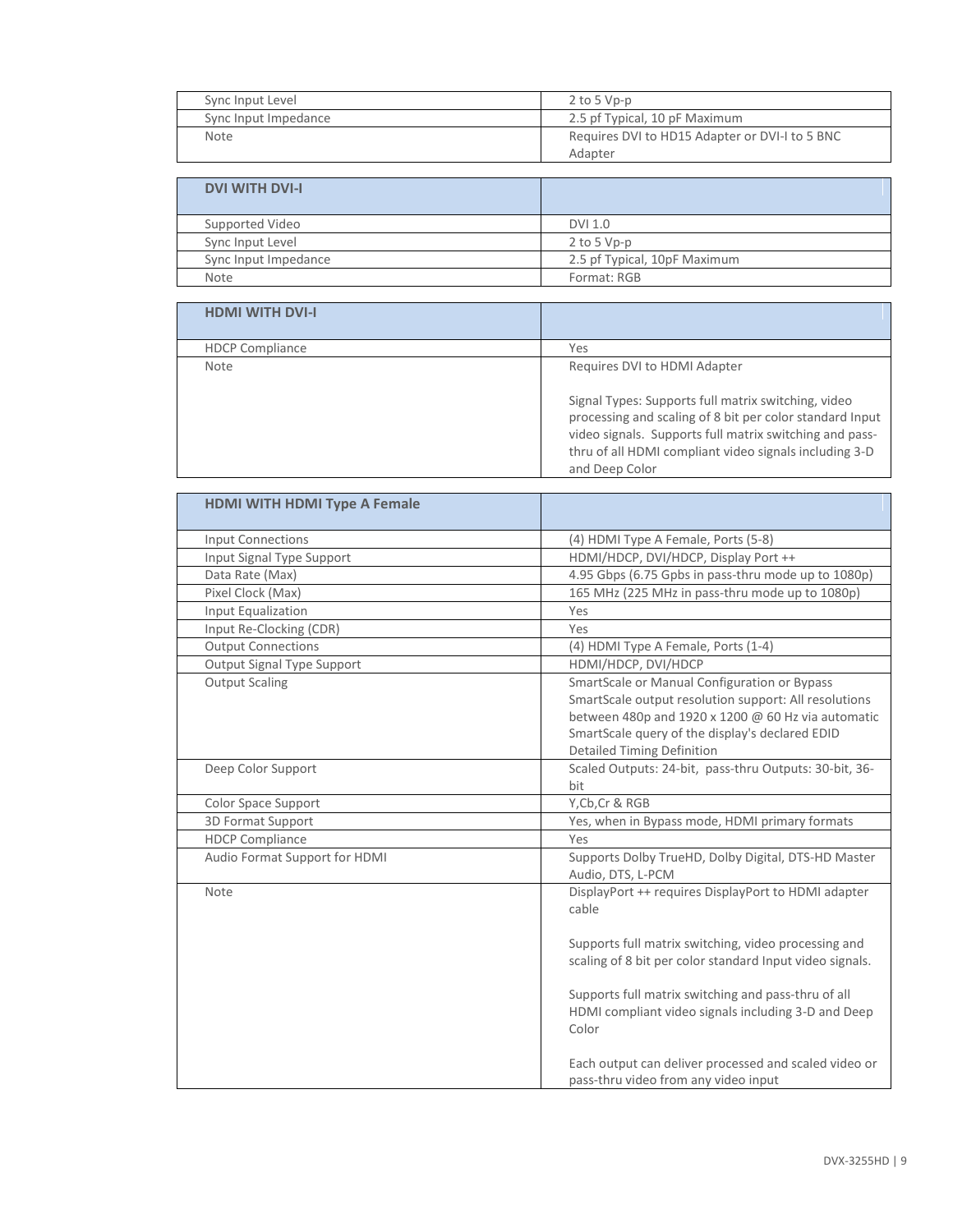|                                  | Each output can embed audio from any of the 3 analog<br>audio outputs as Stereo L-PCM or can pass-thru Dolby<br>TrueHD, Dolby Digital, DTS-HD Master Audio, DTS and<br>L-PCM audio from the selected video source                                                                                                                                                                                                                                              |
|----------------------------------|----------------------------------------------------------------------------------------------------------------------------------------------------------------------------------------------------------------------------------------------------------------------------------------------------------------------------------------------------------------------------------------------------------------------------------------------------------------|
|                                  |                                                                                                                                                                                                                                                                                                                                                                                                                                                                |
| <b>DXLINK WITH RJ-45</b>         |                                                                                                                                                                                                                                                                                                                                                                                                                                                                |
| <b>Input Connections</b>         | (2) RJ-15; Port (9,10)                                                                                                                                                                                                                                                                                                                                                                                                                                         |
| Input Compatible Formats         | Digital video, audio, Ethernet, bi-directional control<br>and power (supported capabilities for DXLink vary by<br>connected device, see connected device manual for<br>more information)                                                                                                                                                                                                                                                                       |
| <b>Output Connections</b>        | (2) RJ-45; Port (1,3); DXLink outputs mirror HDMI<br>outputs 1 and 3                                                                                                                                                                                                                                                                                                                                                                                           |
| <b>Output Compatible Formats</b> | Digital Video with embedded audio, analog audio,<br>Ethernet, bi directional control<br>Supports full matrix switching and pass-thru of all<br>HDMI compliant video signals including 3D and Deep<br>Color                                                                                                                                                                                                                                                     |
|                                  | Audio Signal Types: Supports Dolby TrueHD, Dolby<br>Digital, DTS-HD Master Audio, DTS, L-PCM                                                                                                                                                                                                                                                                                                                                                                   |
| Output Re-Clocking               | Yes                                                                                                                                                                                                                                                                                                                                                                                                                                                            |
| <b>Output Scaling</b>            | SmartScale or Manual Configuration or Bypass                                                                                                                                                                                                                                                                                                                                                                                                                   |
| <b>HDCP Support</b>              | Yes                                                                                                                                                                                                                                                                                                                                                                                                                                                            |
| <b>Twisted Pair Cable Type</b>   | Shielded Cat6, Cat6A and Cat7<br>DXLink twisted pair cable runs for DXLink equipment<br>shall only be run within a common building where a<br>common building is defined as: the walls of the<br>structure(s) are physically connected and the<br>structure(s) share a single ground reference<br>For more details and helpful cabling information,<br>reference the white paper titled Cabling for Success<br>with DXLink, or contact your AMX representative |
| Note                             | Supports full matrix switching, video processing and<br>scaling of 8 bit per color standard Input video                                                                                                                                                                                                                                                                                                                                                        |

| <b>ANALOG AUDIO</b>             |                                                                                                                                                                                                                                         |
|---------------------------------|-----------------------------------------------------------------------------------------------------------------------------------------------------------------------------------------------------------------------------------------|
| Analog Audio Input Connections  | (4) female 1/8" stereo mini-phono jacks; support<br>unbalanced audio<br>(4) 3.5 mm 5-position captive-wire terminals; support<br>balanced (differential) or unbalanced (single-ended)<br>stereo audio                                   |
| Input Level (Nominal)           | +4 dBu (1.228 Vrms) balanced or -10 dBV (0.3162<br>Vrms) unbalanced                                                                                                                                                                     |
| Input Level (Maximum)           | $+14$ dBu 2 Vrms                                                                                                                                                                                                                        |
| Input Impedance                 | >12 kOhms balanced, >12 kOhms unbalanced                                                                                                                                                                                                |
| Analog Audio Output Connections | DVX-3255HD-SP (FG1906-16):<br>(1) Amplified audio output; 4-position captive wire<br>connector; supports amplified, variable, mono or<br>stereo audio<br>(3) Line level audio output; supports balanced or<br>unbalanced mono or stereo |
|                                 | DVX-3255HD-T (FG1906-18):                                                                                                                                                                                                               |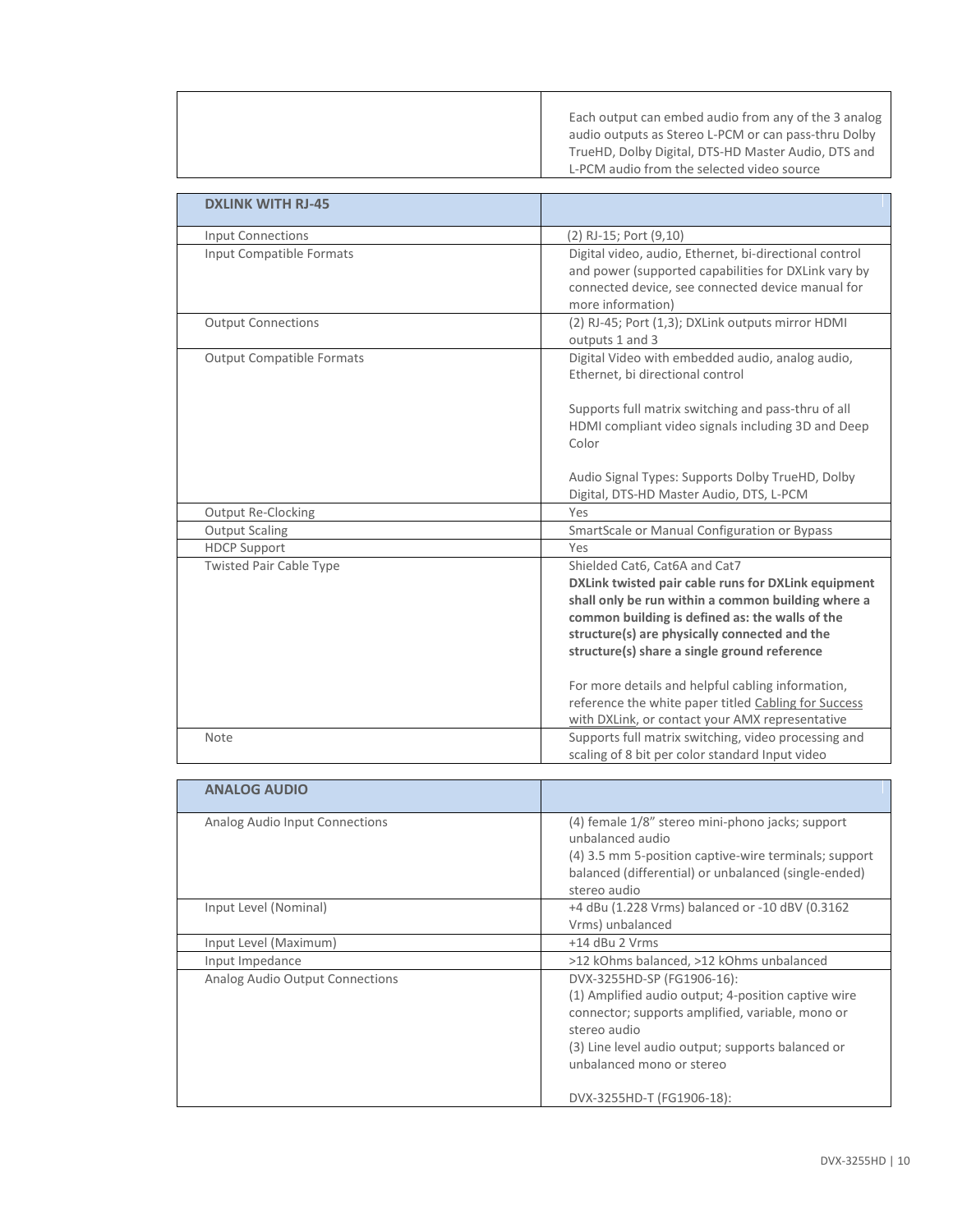|                               | (1) Amplified audio output; 2-position captive wire     |
|-------------------------------|---------------------------------------------------------|
|                               | connectors; supports 70V or 100V mono audio -           |
|                               | connect a speaker to either but not both                |
|                               | simultaneously                                          |
|                               | (3) Line level audio output; supports balanced or       |
|                               | unbalanced mono or stereo                               |
| Volume Control                | -100 dB to +0 dB in 1 dB steps                          |
| <b>Balance Control</b>        | 20 steps each left and right                            |
| Output Level (Maximum)        | +17 dBu (line level)                                    |
| Output Impedance              | 200 Ohms (line level)                                   |
| Audio Channel Crosstalk       | Balanced Line Inputs: -98 dB @ 0 dBV, 20 Hz to 20 kHz   |
|                               | Unbalanced Line Inputs: -70 dB @0 dBV, 20 Hz to 20      |
|                               | kHz                                                     |
| Audio Frequency Response      | AMP: 20 Hz to 20 kHz ±0.75 dB @ 8 Ohms                  |
|                               | Line: 20 Hz to 20 kHz ±0.1 dB                           |
| Audio Input Compression       | Independent Compression per input                       |
|                               | Attack: 1 to 2000 ms                                    |
|                               | Release: 10 to 5000 ms                                  |
|                               | Compression Ratio: 1 to 20                              |
|                               | Threshold: -60 to 0 dB                                  |
| Audio Input Gain Compensation | $-24$ dB to $+24$ dB, 1dB steps                         |
| Audio Output Equalizer        | 10-band parametric EQ with variable center frequency,   |
|                               | filter type and Q per band                              |
|                               | Center Frequency: 20 Hz to 20 kHz                       |
|                               | EQ Gain: -12 to +12 dB                                  |
|                               | $Q: 0.1$ to 20                                          |
|                               | Filter Types: Bell, Base Shelving, Treble Shelving, Low |
|                               | Pass, High Pass, Band Pass, Band Stop                   |
| Audio Output Sync Delay       | 0 to 200 ms                                             |
| Audio S/N Ratio               | AMP: 85 dB @ 8 Ohms, full output, 1 kHz A-weighted      |
|                               | Line: 105 dB @ 10 dBV, AES17                            |
| Audio THD+N                   | AMP: < 0.15% @ 8 Ohms, 20 Watts, 20 Hz to 20 kHz        |
|                               | Line: 0.003% @ 0 dBV, 1 kHz                             |
| Note                          | Independent EQ, Volume and Balance control per          |
|                               | output                                                  |

| <b>MICROPHONE AUDIO</b>          |                                                         |
|----------------------------------|---------------------------------------------------------|
| Microphone Input Connections     | (2) 3.5 mm 3-pin captive-wire MIC connectors;           |
|                                  | supports up to two mono microphones, unbalanced or      |
|                                  | balanced audio                                          |
| Microphone Input Level (Maximum) | 5 dBu                                                   |
| Microphone Input Format Support  | Line or Mic level, balanced or unbalanced audio         |
| Microphone Input Impedance       | 3.5 kOhms, accepts 60 to 600 Ohms sources               |
| Microphone Input Gain            | $-24$ dB to $+89$ dB, 1 dB steps                        |
| Microphone Input Equalizer       | 3-band parametric EQ with variable center frequency,    |
|                                  | filter type and Q                                       |
|                                  | Center Frequency: 20 Hz to 20 kHz                       |
|                                  | EQ Gain per Band: -12 to +12 dB                         |
|                                  | Q per band: $0.1$ to $20$                               |
|                                  | Filter Types: Bell, Base Shelving, Treble Shelving, Low |
|                                  | Pass, High Pass, Band Pass, Band Stop                   |
| Microphone Input Compression     | Independent Compression per Microphone                  |
|                                  | Attack: 1 to 2000 ms                                    |
|                                  | Release: 10 to 5000 ms                                  |
|                                  | Compression Ratio: 1 to 20                              |
|                                  | Threshold: -60 to 0 dB                                  |
| <b>Microphone Gating</b>         | Independent Gating per Microphone                       |